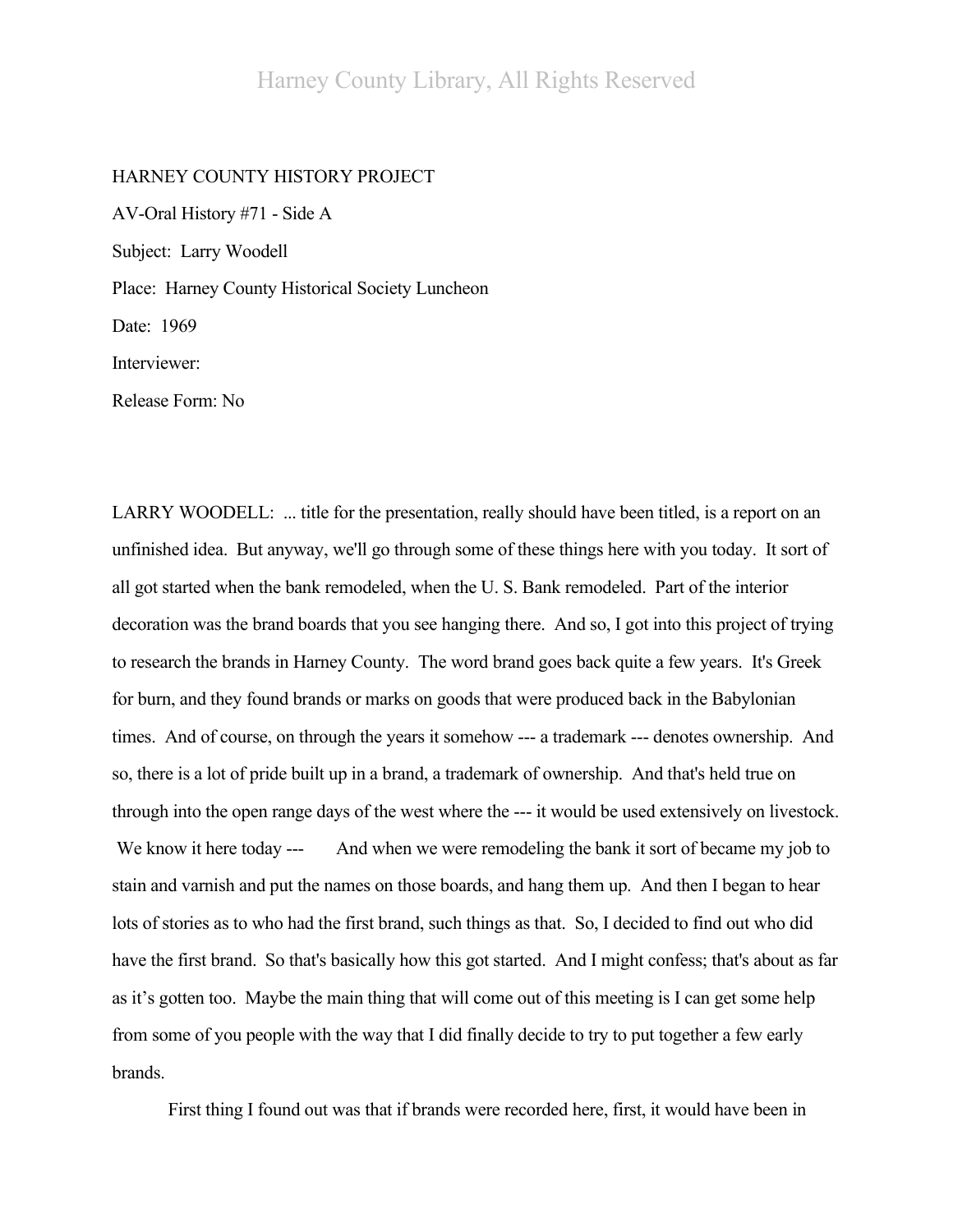Grant County. Because we were Grant County. I went to Canyon City and found out that the courthouse burnt. So, if there was an early recording, that meant the first idea was shot down the drain already. You can't find out.

So, then I went to the county here and got these records and tried to start from there. The --- Harney County was split from Grant County the 25th of February 1889. And so, the first recording of these brands happened four months later after they officially became a county. And June the 19th, 1889, and this book was the first one that they started recording in, and these were earmarks. They have recordings over here just --- I guess the recordings are just handwritten, there isn't any names or anything to begin with on here as to who is doing the recording. But anyway, this is the first volume that they started.

So, this whole project of mine then --- I tried to go through here and start with the first brands that were recorded that are still being used, and are still recorded that are being used in the county. I couldn't go back and find out which ones that happened first. You read through some of the history books, and well they mentioned an A. T. Clark, which was done at the Whitehorse. Camp Smith uses a C that was Devine, ended up with that. And I read another book where his first brand was the F Branch, as we knew it. And that brand isn't recorded for quite some time. And the P brand, of course, has been mentioned in the book ... belonging to a man named Porter, and French got that. And the dollar --- the dollar brand was Catlow's that he gave or sold to the Shirks over in Home Creek and Three Mile. And so, all those things that you read about the early ones, there isn't any trace of them here.

When they first came in, I don't know who wrote this or whether it was a clerk or what, because it is just written like this. And this is the first page of it. It goes on over here a few pages before finally somebody signs their name, a clerk or a deputy or whatever. Anyhow, the first one on this page was WH Bars a stock brand P on the left jaw of sheep, earmarks, and so on --- And he didn't sign it, or they didn't sign it, and it isn't dated. It goes down to the next one it was G. J. Parker, claims a brand known as JP, horses branded on the lower part of the left shoulder, cattle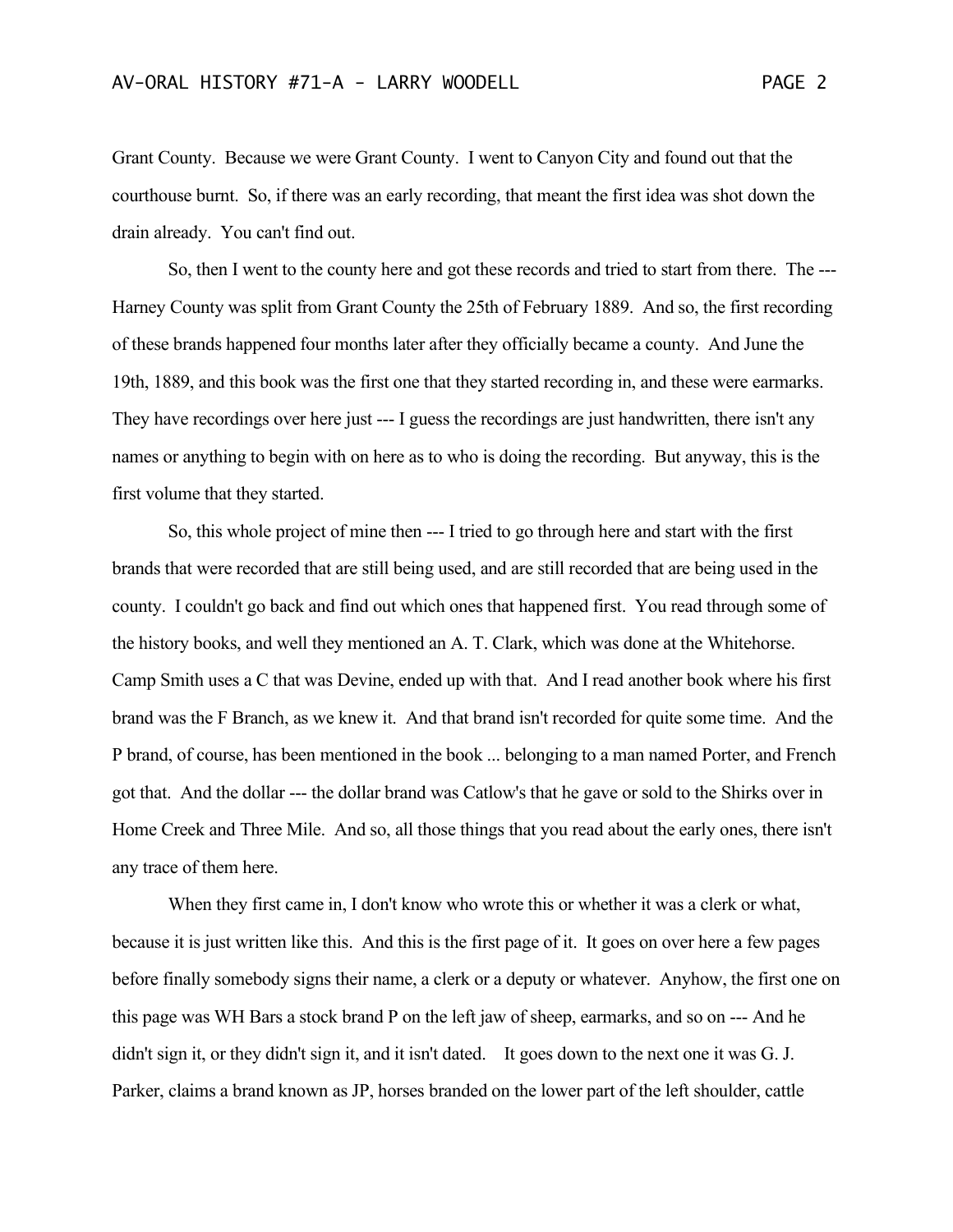branded both hips. The next one is Willie Altnow, claims the brand known as wine glass. So, the third one on this list, that's the first one of course you can track down, because that brand goes on through the State of Oregon. I just brought this because I happen to have it --- because we have it there on the ranch, but that's the wine glass. A lot of these have quite descriptive names too, in here. But that's the first one in this project that tracking down early brands still used today, that's listed in here, and that was dated the 19th day of June 1889. I assume these first two were the same date. Because the next one also has the date out quarter circle 55 by John Ganne, or something like that. ...

Finally, you get over here and you have W. E. Grace, and finally came over, and all these are not dated and signed, just in order. Finally, you got over to here to ... 11-22-89.

Anyway, they finally got a recorder, and it was recorded by W. E. Grace was the first that's mentioned in here, the County Clerk. And I'm sure I've got it --- the fall, yeah, 11-22 of 1889. So, they began to get more descriptive. It only took him

--- I guess I didn't write that down right. It only took him about six months to --- or so after that to get it --- a deputy. It was a year, I guess it took just a year --- even in those days you can see how to fill this up. You got a deputy, and he started doing the writing. Scheidler was the next County Clerk in here. So anyway, some of the things that you find in here are the --- that kind of gets away from the brand part, but the spelling of the Steens Mountains is written in here, is S T E I N S, is how it is written in here. And they had a post office at Springer, Oregon. That must be up here as near as I can tell from the range.

MARCUS HAINES: Sod House Springs.

LARRY: Is that where that is?

MARCUS: Uh huh.

LARRY: Springer post office is the way that they list their address in here.

MARCUS: Moved to the Narrows in '92.

LARRY: To the Narrows, from Sod House.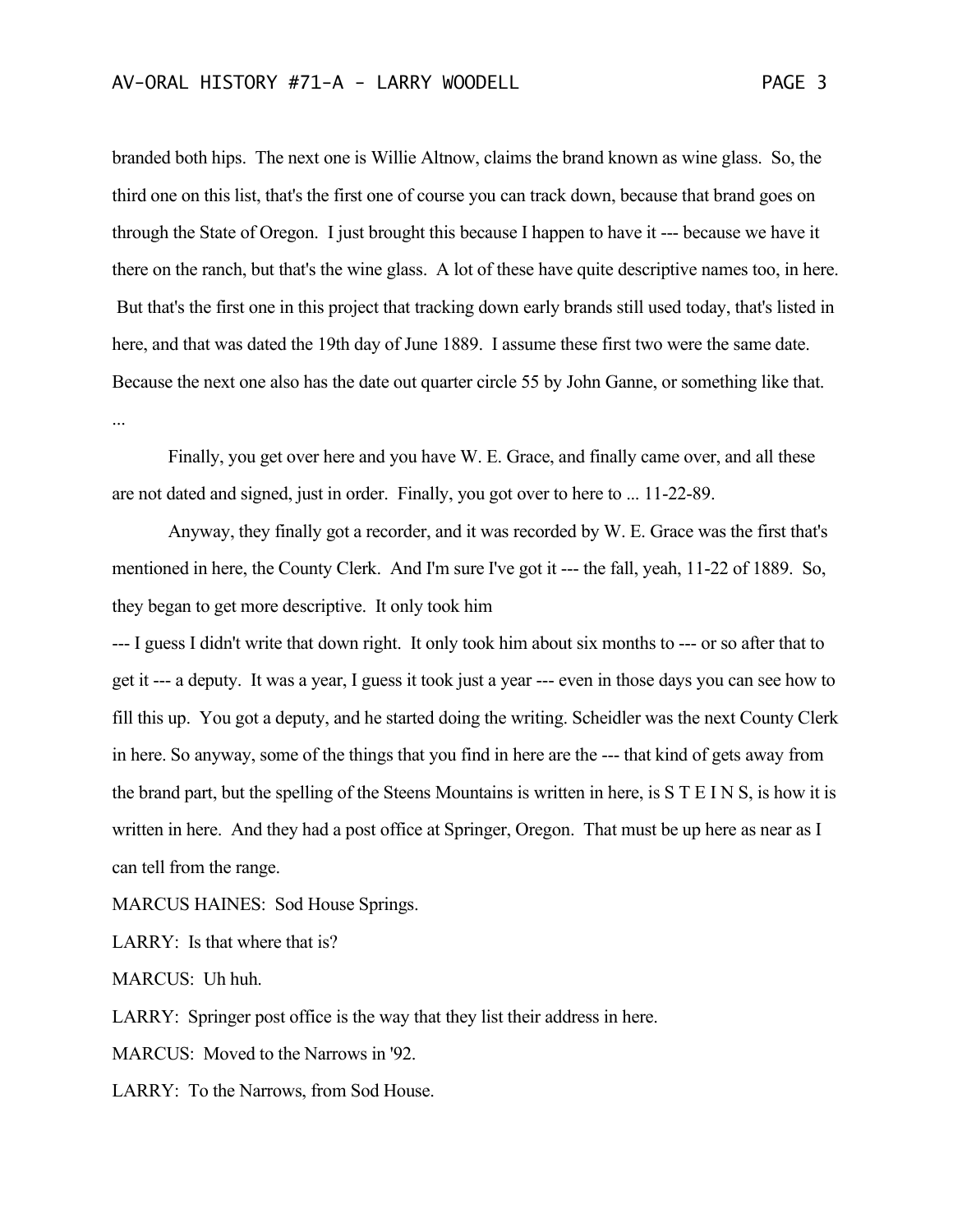## MARCUS: Yes.

LARRY: They have a Shirk post office, this address on one of them. Rockford post office is listed in here. Mr. Range being of North Harney Valley. They might list it as, can't think of all of them, but the Currey area, or some such things as that. And then I can't read the dates, this handwriting is really, gets to be ... on some of this, it's all scroll. Here is some of it. This one fellow from Kenyon Road, I don't know whether he didn't have anything to do, but then for several pages he has written it out here --- C. E. Kenyon, Deputy.

MARCUS: Charlie Kenyon.

LARRY: Is that --- but he really had excellent penmanship, and besides that, I don't know whether he went back and colored those or shaded those in or whether he did it all at once. It was really interesting to --- he gets fancier as he goes along. Then he either got lazy or somebody told him to quit, because he went back to writing.

MARCUS: Did they charge a fee in those days?

LARRY: No. It went from just writing down to these first writings. Says that Altnow claim was my brand. There wasn't any signatures or anything.

YVONNE WOODELL: Has paid the necessary ---

LARRY: Yeah, then over there --- yeah, it does. Has paid the necessary fee. I've never seen it in here what it was.

YVONNE: When they started out, each one was written differently. Said so and so came in and claimed. So and so the undersigned says, so and so has paid. Then they apparently established a format, and the rest of them are written on the same format.

LARRY: Start going to notice in here --- and then they --- in the fall of the year then they went to notice by a clerk or deputy. Write them that way.

YVONNE: Finally, they even started to drawing a seal. It has just gotten a little scribble on the seal written on it. Apparently to facsimile the ---

LARRY: Just might mention here that this brand, this one that I thought maybe was --- some book I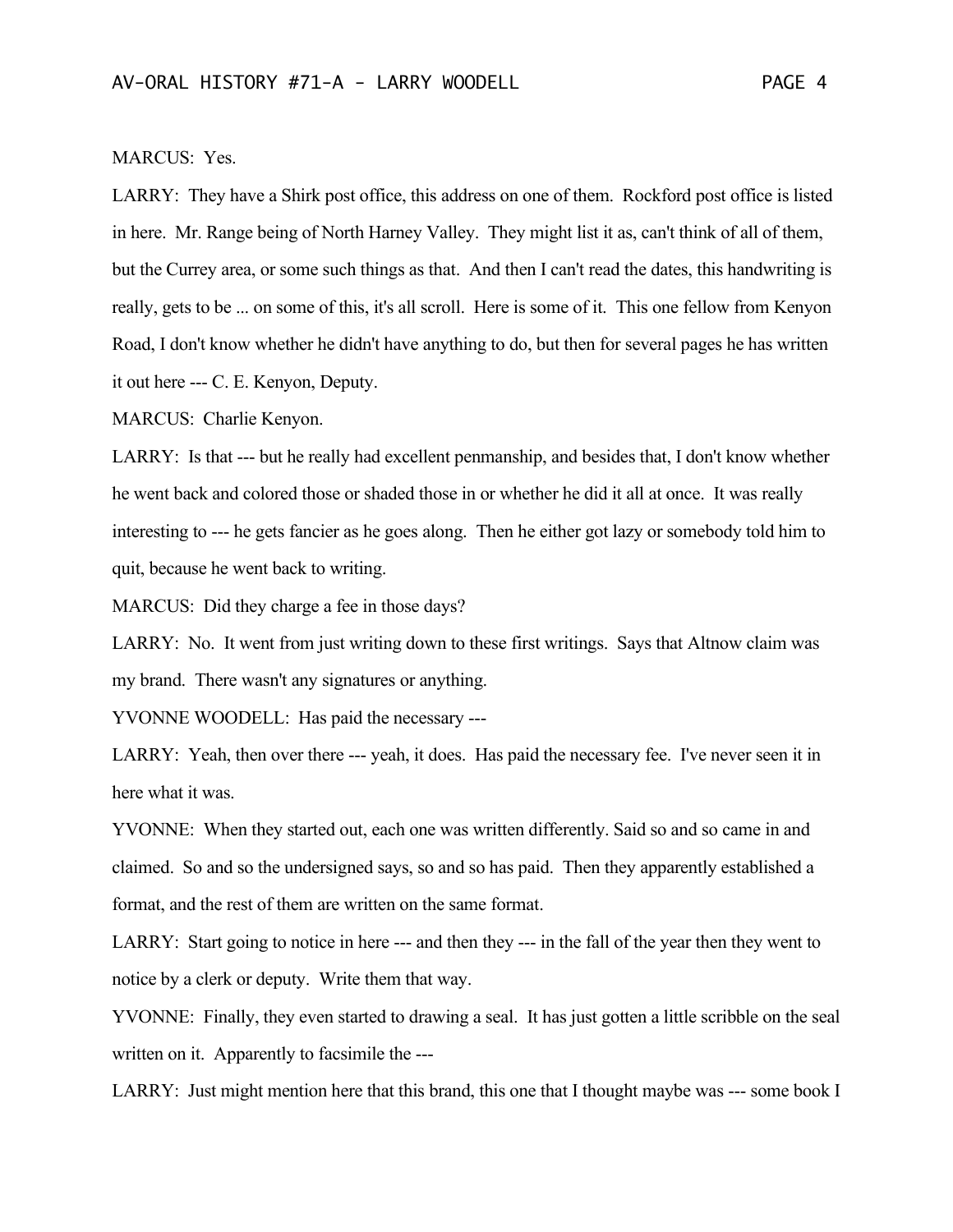read had this attributed to Devine. Actually, though it was finally recorded, it was actually recorded more like that on the animal. Then today's brand book it is recorded --- put on there like that. I had heard the story that this was Devine's brand, the way it was devised that ... California Stagecoach Company. This was the California Stagecoach Company is how that S Branch brand was originally ... It's not, I don't know whether that's true or not because it isn't the first brand that he recorded. He's got a --- the first one that he recorded is John Devine was a 7 with a lazy S across it. Is the one that is actually recorded in here?

YVONNE: That's ... the PLS Company brand.

LARRY: This is the first recording of this, I'm just telling you

---

ILDA MAY HAYES: They got it from John Devine.

LARRY: The first recording that I could find of this brand was recorded by the Pacific Livestock Company, 28th of November 1894, by C. W. Jones.

ILDA MAY: Charlie Jones. That's Allen Jones's father.

LARRY: We went through these by the days, trying to take these books and see if they are still recorded today. And then the project was to try and track down how they got where they are today. How the people got them today. And as near as I can figure out, there was only 12,958 brands in that book that are cattle and horses, 251 for sheep, and 1 for swine. So, it's kind of a project that can flip from page to page here, because there are --- well so many marks in the brand book that you can't believe it. And their method of putting them in --- they might call them A or something, and the way you know her is a different name, or it's not the same area as the way it is drawn here either. But that's what all this project is set out to do, was like the wine glass --- track down. The next one that was recorded in here was the reversed S, by Swartz or Smarts; I couldn't read the --- does that name ring a bell? By Swartz and Miller --- Smarts and Miller. Anyway, that was recorded in 1889. And Ralph Opie has it now; I don't know the connection. The H brand was by A. W. Hurlburt in 1889. You can track that one through, sure enough. These are in chronological order as you go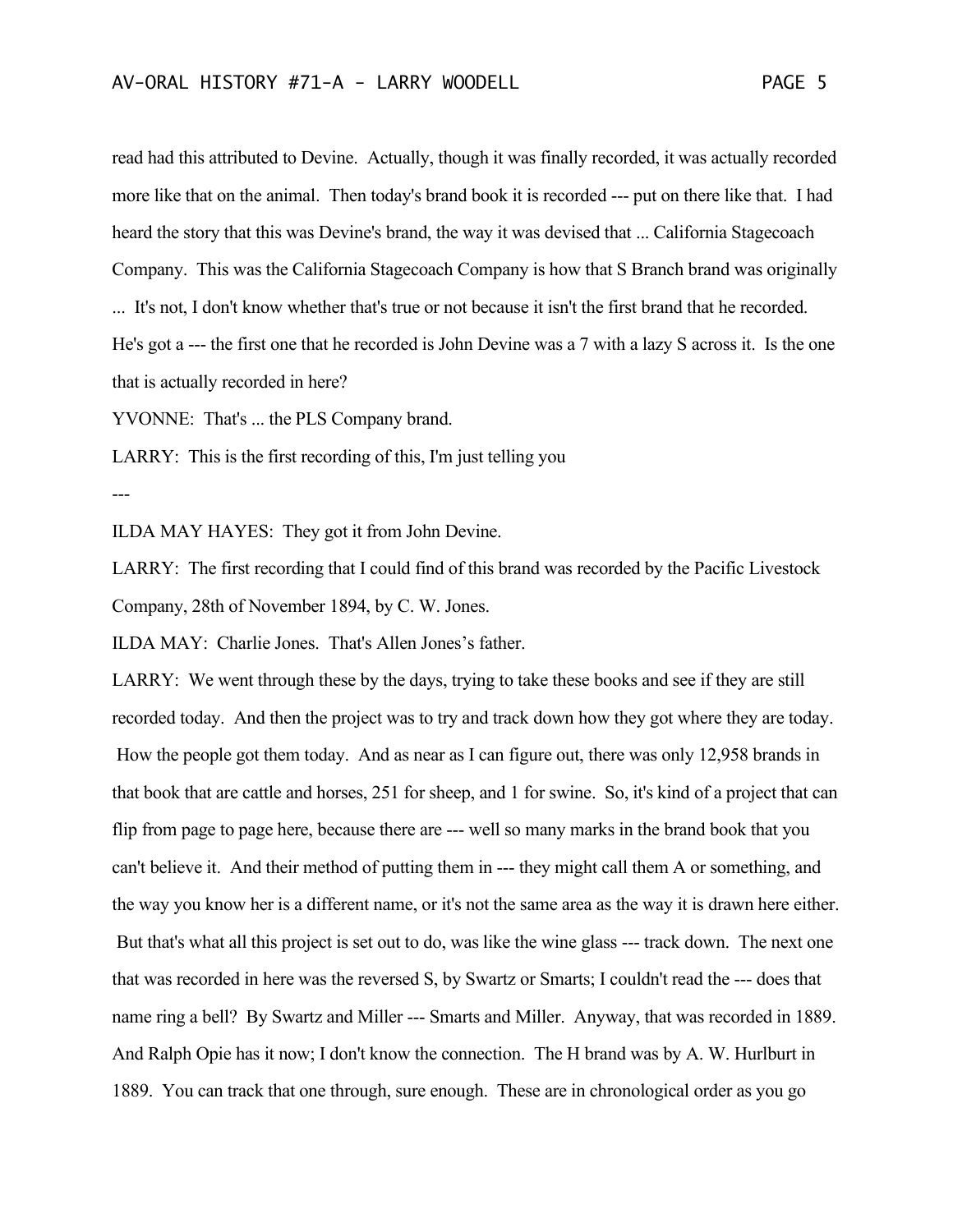through these pages. And the ones that are left out; are left out because I couldn't track them to the new brand. And the 16 was recorded by Gibson, Al Thomas, and Elmer Howard. 36 by Samuel McKenzie, now Dick Arnold. 35 by Michael Mallen, now Fred Mace. S7 by Samuel King, now Frank King. Soon you could connect the --- some of these people could sure connect these for me, I'm sure, if I had this thing going. 44 was by William Hays in 1891. It's now Charles Coffey.

Lampshire had a backward KB, Stephen Lampshire is now Allen Turner. I don't know how --- progressed through the years. That's the part that is unfinished, is the new part. The --- one brand is the 7 Bar, was recorded by George Presley --- George and Presley Smyth. And then to Fred and George, and now Otley Brothers are using that brand. Another purpose of this meeting should be that --- that the 7 Bar that was the Smith brand that is now passed, purchased by the Otley Brothers.

There's a lot of these boards out that I didn't get back, we're going to provide more space in the bank, and we'd like to get some of these --- especially maybe some of these older ones in this summer. Have a section of some of the older ones. So that is another purpose of this meeting. I think John, you might have a couple of boards there someplace that ---

JOHN SCHARFF: I still have them.

LARRY: Then the ---

YVONNE: Gene asked me a minute ago why they only used half a book, when I was picking these up. Don Filteau told me that they only figured they needed one book; because they didn't figure there would ever be more than five hundred people in Harney County. And it's only 75, well about 80 pages.

LARRY: And then in September of 1894, they got a different book, a full page for each person. Both sides of horses, and both sides of cattle, and the full legal, pretty looking outfit here to fill in, so they could draw the mark, and then the earmarks. They got a nice --- newer type book. And then for some reason, I didn't bring it in, there is about five more of these, and they switched back to this one again. But they did go in 1894, to this one.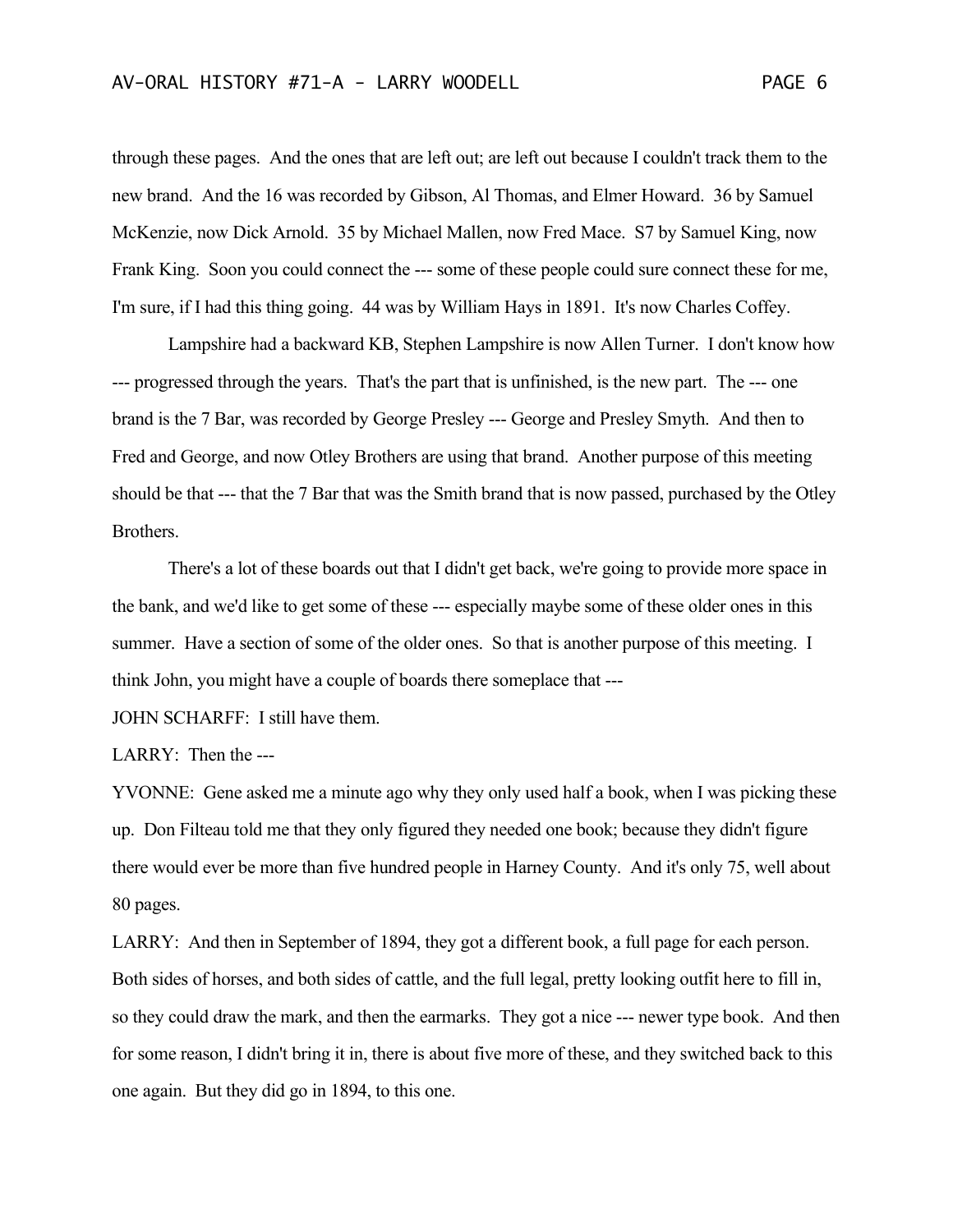One thing that is rather odd, or interesting in this, is that this T brand was recorded in this --- I'll bet I didn't bring that book in. I didn't bring that other book in, but anyway, I can basically tell you that when you went through this book in this next volume after this --- the third book, okay this --- Oh, here it is here, on, okay here on this P brand, on the 22nd of July of 1895, Pete French recorded this mark, this brand. If you go back a page over here, these are all in chronological order, the 30th of --- here's the 29th of June, the 30th of July, 7th of August, 22nd of July, the 9th of August. It was the only one that we found that was out of order. But this one jumped backwards

for some reason. But anyway, Pet French recorded in 1895 ... so it was just a couple years before he died.

YVONNE: December 22nd, 1897.

LARRY: '97. So, it's just a couple years before he died that he ever got to the county courthouse. Now whether he did in Grant County, I don't know. But it --- now this is in '95. But this book started in '94, but they had typewritten on these pages in ... typewritten with some pictures drawn, is quite a dissertation by the estate. And it was dated in 1900. Why it didn't go on in the chronological order through the books, to put this in, but for some reason, dated 1900, it got put back over here. It got in the middle of the '94's, and it is kind of interesting ---

YVONNE: ... several pages though.

LARRY: Yeah, not only the French mark, but they've got the --- they've got the ZX, was in here. Three of them by the Frenchglen. The ZX ... Land and Cattle, Lakeview Land and Cattle. But on this French, I just wanted to see if I could find this right quick. The French --- this was dated September 15, 1900. The Frenchglen Live-stock Company, a private corporation, organized under the laws of the State of California, and so on --- does hereby declare that a certain brand for horses, and a certain brand and marks for cattle, and in the County of Harney, to wit for a horse that the --- and where it goes and all that. Were recorded on the office of the county clerk of Harney County, State of Oregon, July 22, 1895, was when he recorded it. By a certain Peter French, as his marks and brands, and were in reality at said time the marks and brands of said Frenchglen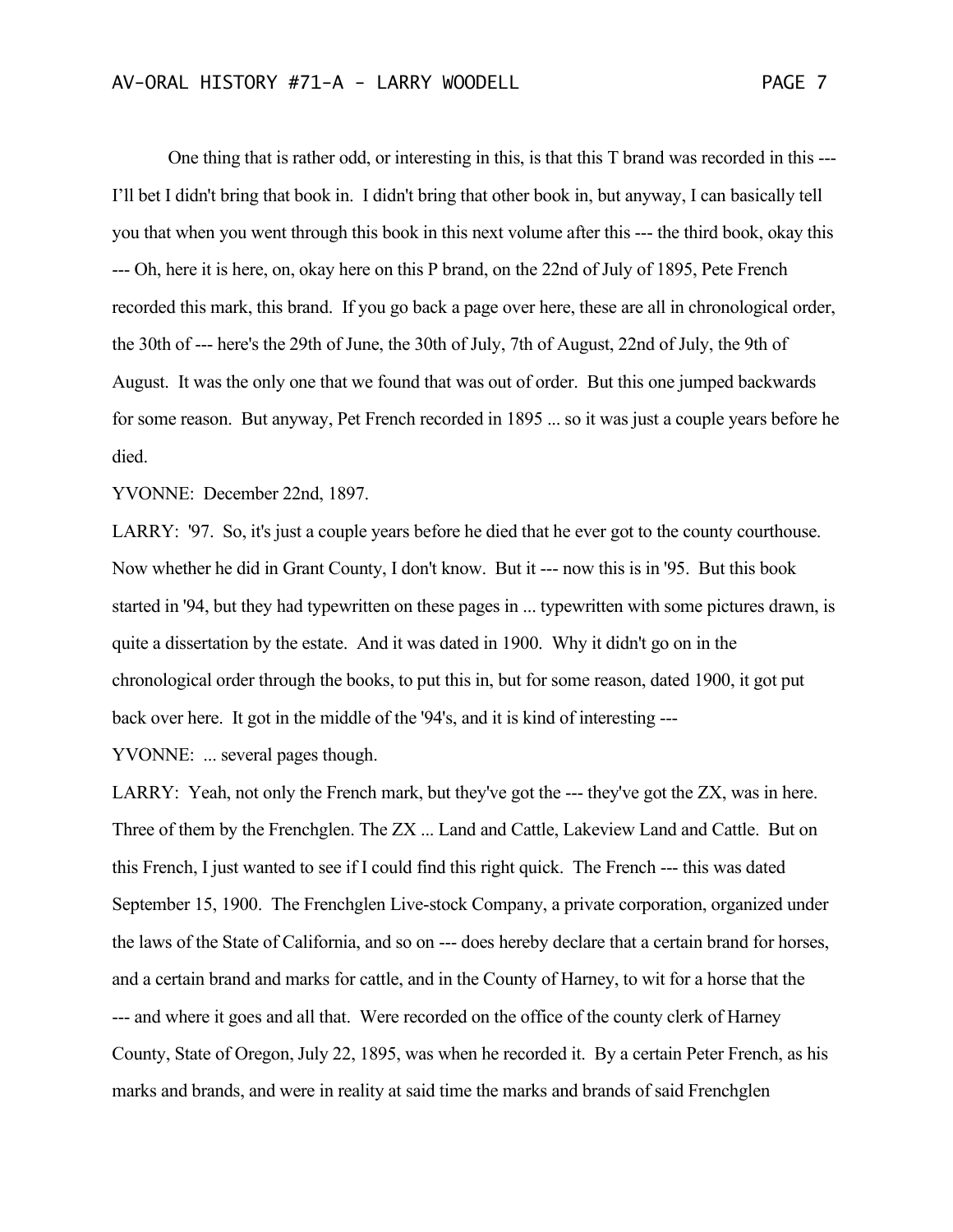Livestock Company. That the said Peter French was at the time the president and general manager of said company and did business as its agent and representative in his own name.

And a note --- they go on through here, and they're claiming that back to this date, that that was never Pete French's brand, it was the company brand. And that all this dissertation that was signed by Chas. H. Glenn, president; J. D. Sproul, secretary; F. C. Lusk, executor of the last will and testament of Pete French; witness John G. South, administrator of the estate. Those --- why they are, I don't know, it was just kinda interesting.

JOHN: Now was that the FG iron, or the P iron?

LARRY: This was the P brand. Then they go on --- well this one I --- they call the pigtail nine.

And the T, I can't tell you right offhand where --- if I did run across that FG when it was recorded. JOHN: ... FG came into being.

LARRY: Pardon.

JOHN: It was during the, most of the time that the FG came into being. And I ... after Pete was killed.

LARRY: Yeah, I don't remember that, well; I quit at 1890, when I was trying to track these down. YVONNE: Johnson, he's quite interesting, Larry ---

LARRY: 1896, I think.

YVONNE: --- looking through his old notes. I was hoping Joe would be here today so I could kid him about it. He had written down with his brand --- followed through. He had written down that it now belongs to the Malheur National Livestock Refuge.

MARCUS: That's like Joe. Yeah, with his old notes.

JOHN: Well, it's now registered to the refuge.

LARRY: Well, anyway that, like I say, you can see this is a report of an unfinished project. But there are several interesting things like the post offices and one thing and another, to read through these ... Here is an early index if somebody wants to look up a particular name or brand. And also, just another book that they had up here for a few years was a stallion and jack record. Well, it didn't